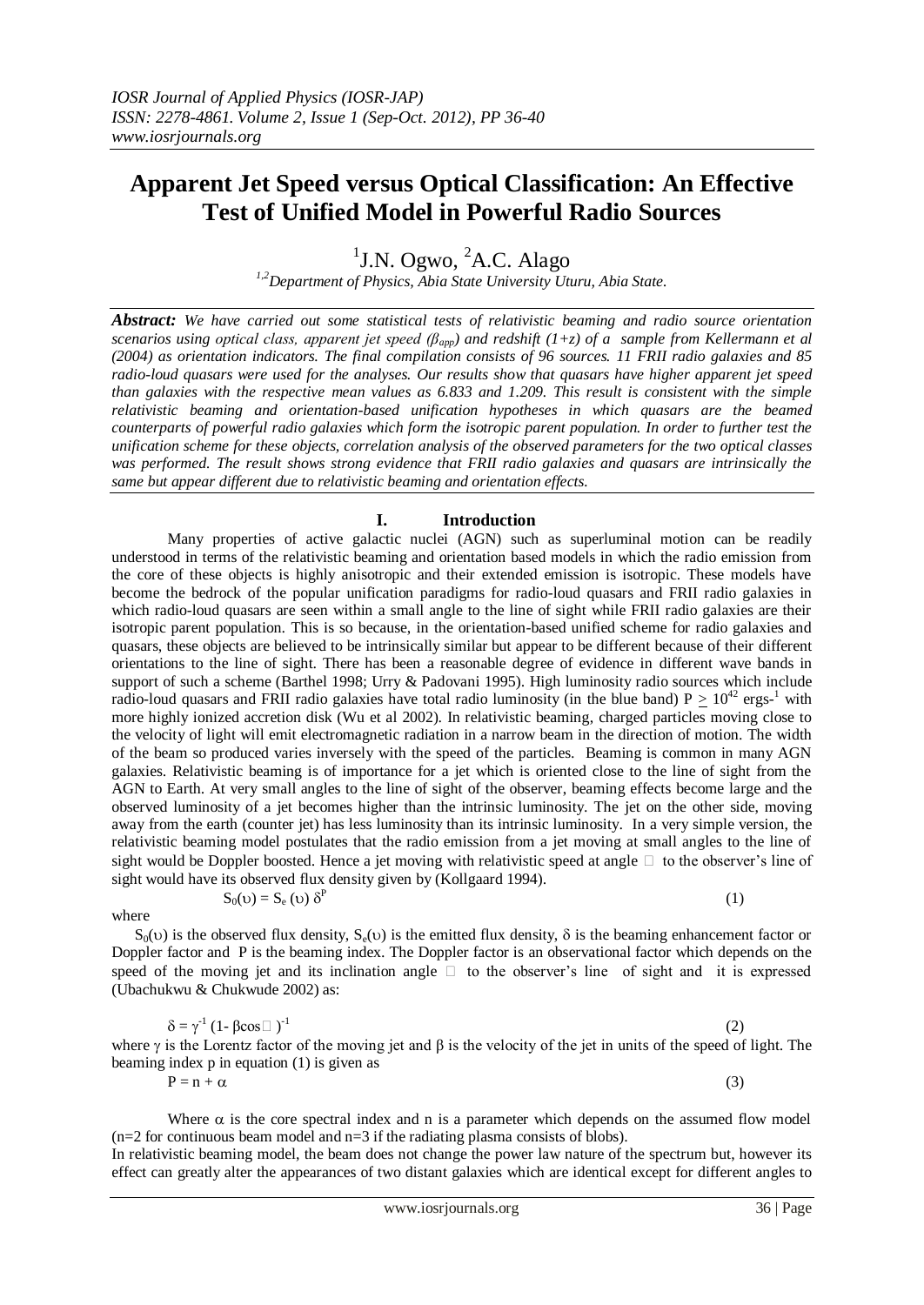the line of sight (Ubachukwu & Chukwude 2002). Relativistic Doppler boosting in addition to increasing the brightness of a source can also create an illusion that the apparent transverse velocity of a jet exceeds the speed of light

 $(v/c > 1)$ 

The illusion is called superluminal motion (Gabuzda et al 1994). The simplest orientation based unification scheme shows that the apparent jet speed ( $\beta_{app}$ ) of a given radio source depends on the viewing angle as given by

$$
\beta_{app} = \beta \sin \Box\n \overline{\Box}\n \overline{1 - \beta \cos \Box}
$$

where

 $β<sub>ann</sub>$  is the observed apparent transverse velocity of the source,  $β$  is the real transverse velocity and  $\Box$  is the inclination angle of the source to the observer's line of sight.

### **II. Analyses and Results**

The present analyses were carried out using the compilation of Kellermann et el 2004. The sample consists of 96 sources: 11 FRII radio galaxies and 85 radio – loud quasars which provided a complete information about the optical class, redshift as distance indicator and apparent jet speed in units of the speed of light. The tests are aimed at understanding the behavior of the two classes of objects at relatively near physical conditions. That is to determine if there is a continuity in the properties of the two classes, which indicates that any difference could be due to orientation effects. The distributions of the observed parameters for the two classes of objects over a range of frequencies (15GHz) are compared. Hence analysis of the data for the two classes of objects at exactly the same frequency would ensure that there is no discrepancy in the analyses. The distributions of the observed parameters of the FRII radio galaxies and the radio-loud quasars objects are shown below.



From the above distribution (fig. 1a) we noticed that galaxies have small range value of apparent jet speed with most of the sources clustered between 0 to 4.0, in a certain frequency range.



Fig. 1(b): Distribution of  $\beta_{app}$  for Quasars

From fig.1(b): It is observed that for a certain frequency range quasars clustered between 0 to 30 which shows high values of apparent jet speed.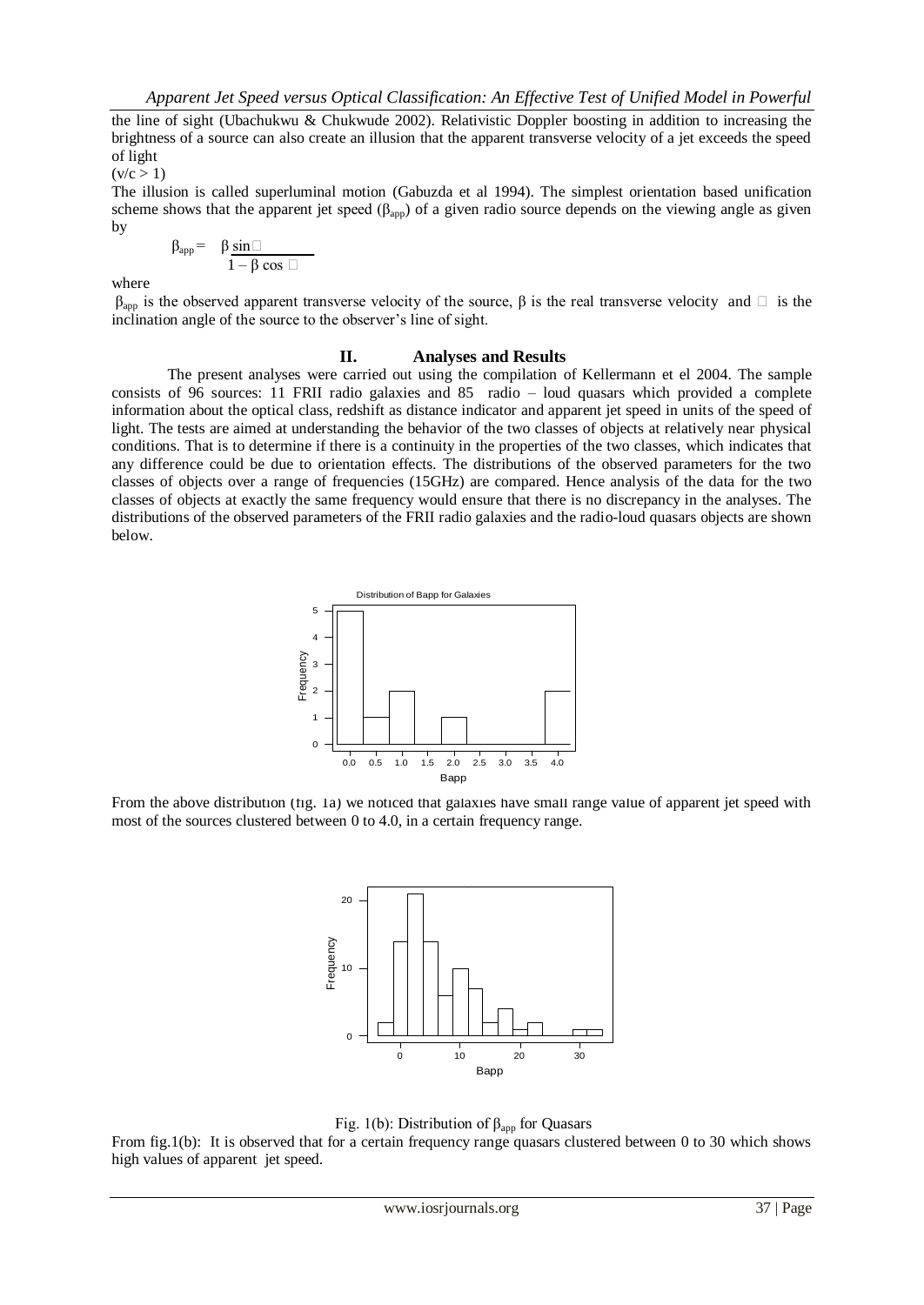

Fig. 1©: Distribution of  $\beta_{app}$  for FRII galaxies and quasars. (Darkened and line filled blocks represents radio galaxies and quasars respectively).

Comparing the distribution for radio galaxies and quasars, we found out that it is dominated with quasars ranging from 0 to 30 while galaxies have no bar representing it. This means, looking at the two objects apparently, they are distinguishable with quasars exhibiting high apparent jet speed than galaxies.



Fig. 2(a): Distribution of 1+z for Galaxies



Fig. 2(b): Distribution of  $1+z$  for Quasars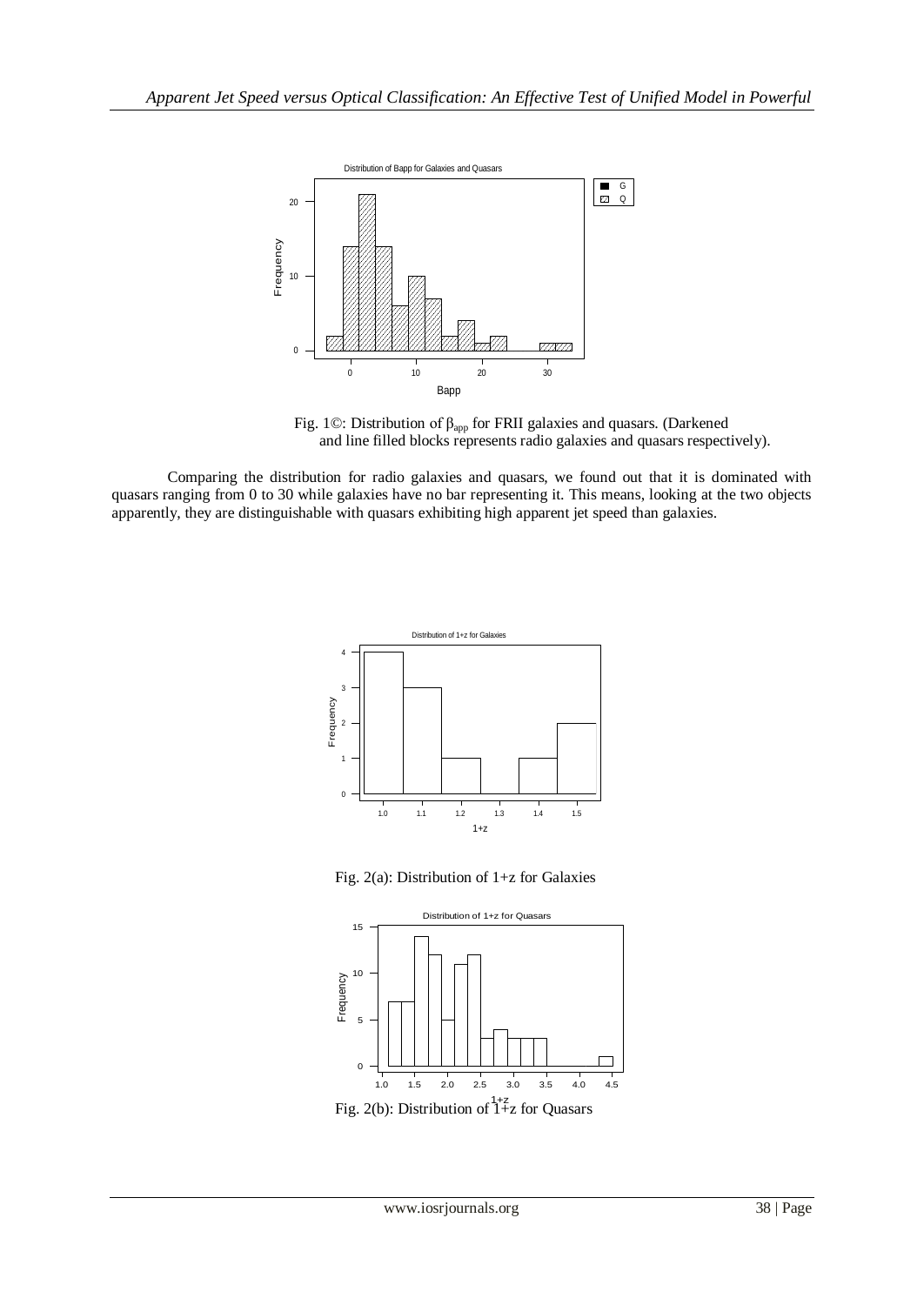![](_page_3_Figure_1.jpeg)

Fig. 2(c) Distribution of 1+z for FR rkened Fig. 2c): Distribution of 1+z for Quasars and FR11 radio galaxies. Darkened and line filled blocks represents radio galaxies and quasars respectively).

The distributions of redshift  $(1+z)$  for FR II radio galaxies and quasars are shown in figures 2a, 2b and 2c. From figure 2c it is observed that FRII galaxies are represented by only one bar clustering between 0 to 1 while quasars clustered from one to above four, meaning that FRII galaxies have very low redshift compared to quasars. The study of the correlations among various radio sources parameters has provided very valuable information not only in the understanding of the physics of radio source evolution but has tremendous implications for the relativistic beaming and radio source unification schemes (Saikia et al, 1985), The results of the analysis obtained in this section provide reasonable evidence in support of the FRII- Radio Loud- quasars unified scheme. The degree of dependence between any two parameters is further quantified statistically using the correlation coefficient (r). The correlation coefficient could be positive or negative depending on the nature relativistic beaming and orientation- based unified model for the radio loud AGNs of the association (-1≤ r≤1). apparent jet speed ( $\beta_{\text{app}}$ ) and redshift (1+z) are good statistical tools for testing the relativistic beaming and orientation- based unified model for the radio loud AGNs . To determine the correlations between some observed parameters of the FRII galaxies and quasars, we show some of the functional relationships in the plots below

![](_page_3_Figure_4.jpeg)

Fig. 3: Plot of the apparent jet speed ( $\beta_{app}$ ) against the source redshift (1+z). Circles and pluses represent galaxies and quasars respectively.

From the correlation analysis, it shows that apparent jet speed and redshift of FRII galaxies and quasars are anti-correlated with correlation coefficient (r) of -0.281 and 0.002 respectively. This anti- correlation is expected to provide a qualitative test of the beaming scenarios.